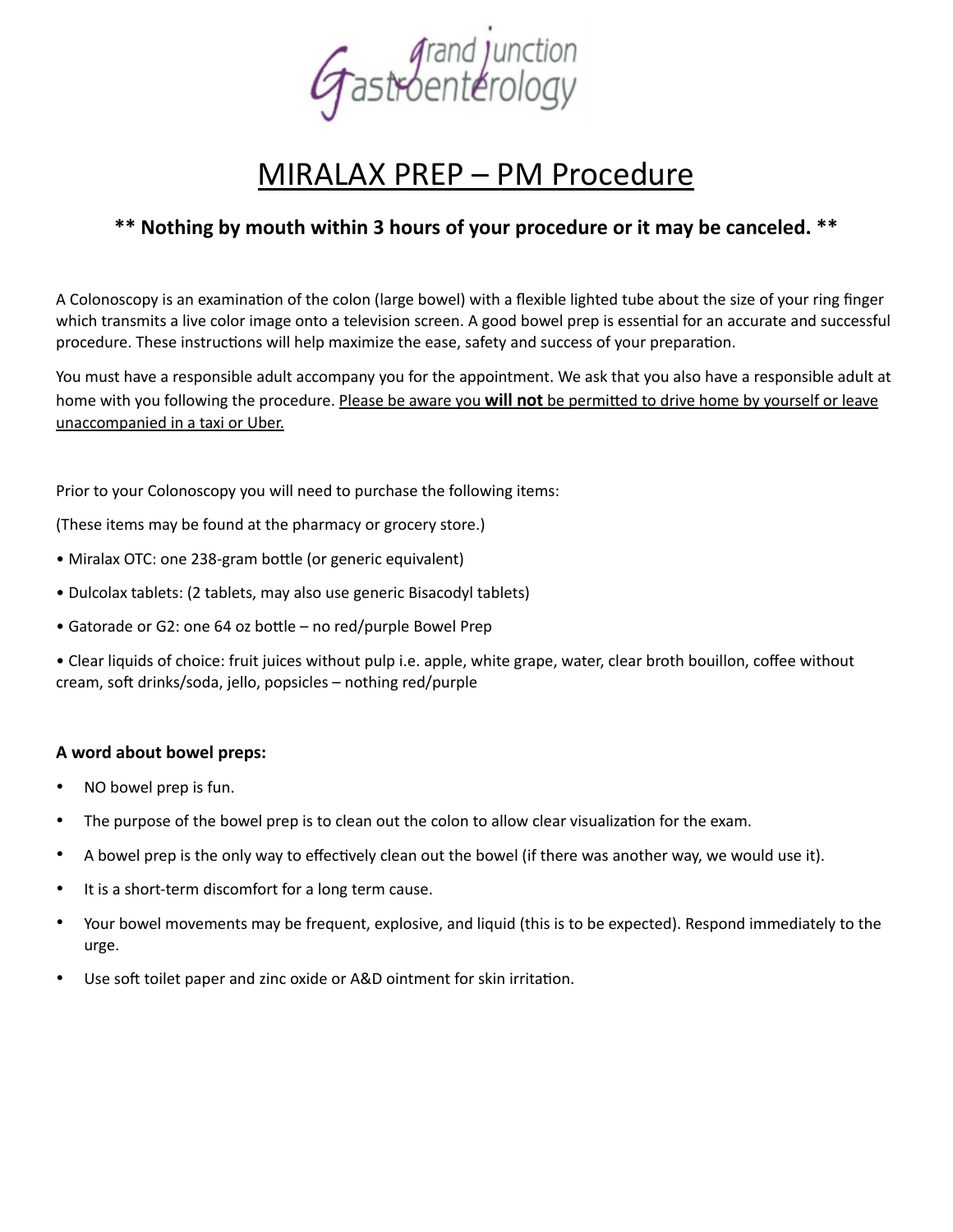## **Preparing for Your Colonoscopy**

#### **Three days before:**

• Do not eat popcorn, seeds, nuts, multigrain bread, salad, corn, cheese, or high-fiber foods for the three days before the procedure.

• Stop taking anti-diarrheal medications and all fiber supplements, as this makes the bowel prep easier and cleaner.

#### **Two days before:**

• Clear Liquids all day two days before the procedure. No solid food.

#### **One day before:**

- Clear Liquids all day on the day before the procedure. No solid food.
- Mix the 238 grams of Miralax powder with 64 oz of Gatorade. Refrigerate.
- The evening prior to the procedure, between 4:00-6:00 pm, take 2 Dulcolax tablets with a full glass of water.

• At 6:00 pm, drink one 8 oz glass of the of the 64oz Miralax/Gatorade mix. Repeat every 15 minutes until you have finished half or 32 oz of the 64 oz mix (about 1 hour). Refrigerate remaining 32 oz of mixture.

#### **Day of Colonoscopy:**

- The morning of your procedure, 5 hours before your colonoscopy, drink one 8oz glass of the remaining 1 liter/32 oz Miralax/Gatorade mix. Repeat every 15 minutes until the entire 1 liter/32 oz mix is finished (about one hour)
- If your procedure is scheduled for 1:00pm or later, you may have a light breakfast the day prior to the procedure and then clear liquids up until 3 hours prior to the procedure.
- Nothing by mouth within 3 hours of your procedure or it may be canceled
- Heart, blood pressure or seizure medication may be taken with small sips of water, up to two hours prior to the procedure.

**Note:** For patients with an artificial heart valve, pacemaker, an internal defibrillator, or those taking Coumadin, Warfarin, or Plavix, please consult with your physician regarding specific instructions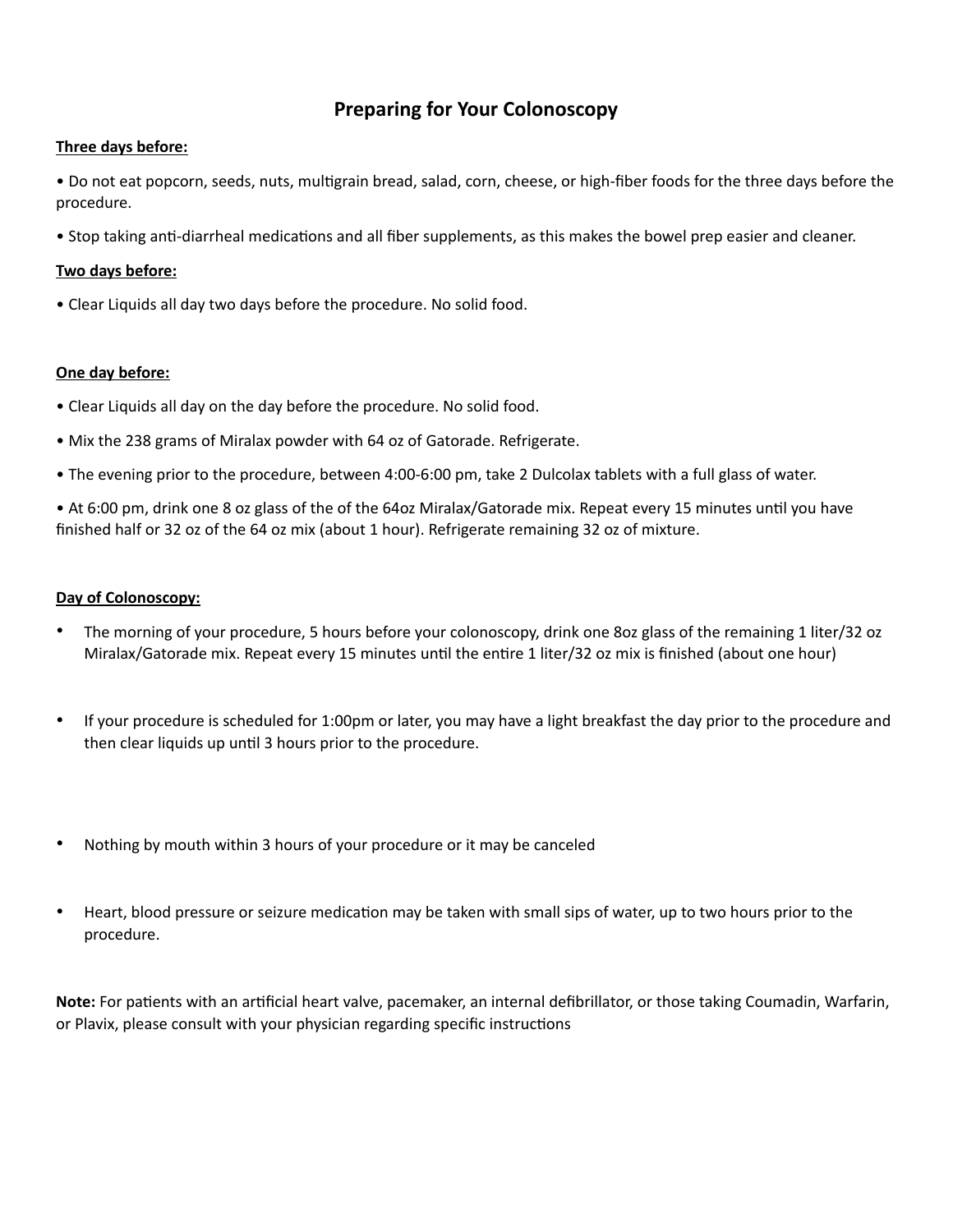## **Frequently Asked Questions**

What is a clear stool?

A clear stool can have a slight tint of yellow or brown. It will be completely transparent and will not contain any solid matter. At the completion of the prep If it is brown or solid, please contact scheduling to discuss the situation.

I am not having bowel movements, what should I do?

Bowel movements can take up to 5-6 hours to start after beginning the prep. Be patient, continue to drink liquids, and proceed with the second dose of the bowel prep as directed. If you are still not seeing results, you will need to reach your physician's office after 7:30 AM for further instructions.

The prep is making me nauseated, what should I do?

If you develop nausea or vomiting, slow down the rate at which you drink the solution. Please attempt to drink all of the laxative solution even if it takes you longer. If vomiting persists, or you are not able to finish the preparation, stop the preparation and call your physician's office for further instructions.

What are some high fiber foods I should avoid?

Raw fruits and vegetables are typically high in fiber, as well as nuts, seeds, whole grain breads and beans and lentils.

What are some good options for low fiber foods?

Choose white bread and white rice for lower fiber options, as well as pastas made with white flour. Chicken, fish, dairy and eggs are also low in fiber and good choices for foods 2-3 days before you begin your prep.

If I eat popcorn or seeds 3 days before my procedure do I need to reschedule?

You will not need to reschedule your procedure however, the seeds or nuts may cause a difficulty in screening and require a need for rescreening. If you have eaten a large number of seeds or nuts, you may want to contact the nurse or physician.

#### What is clear liquid?

Clear liquids you may have: Clear broth, apple juice, white grape juice, colas, coffee, tea, jello, popsicles, water or any other clear liquid that if you hold it up to light you can see through it. Avoid the colors red and purple. Coffee creamer and milk or milk products are not considered a clear liquid.

Can I drink ALCOHOL on the liquid diet?

Alcohol is not allowed as part of the liquid diet.

Can I continue to be on the liquid diet after I begin consuming the laxatives?